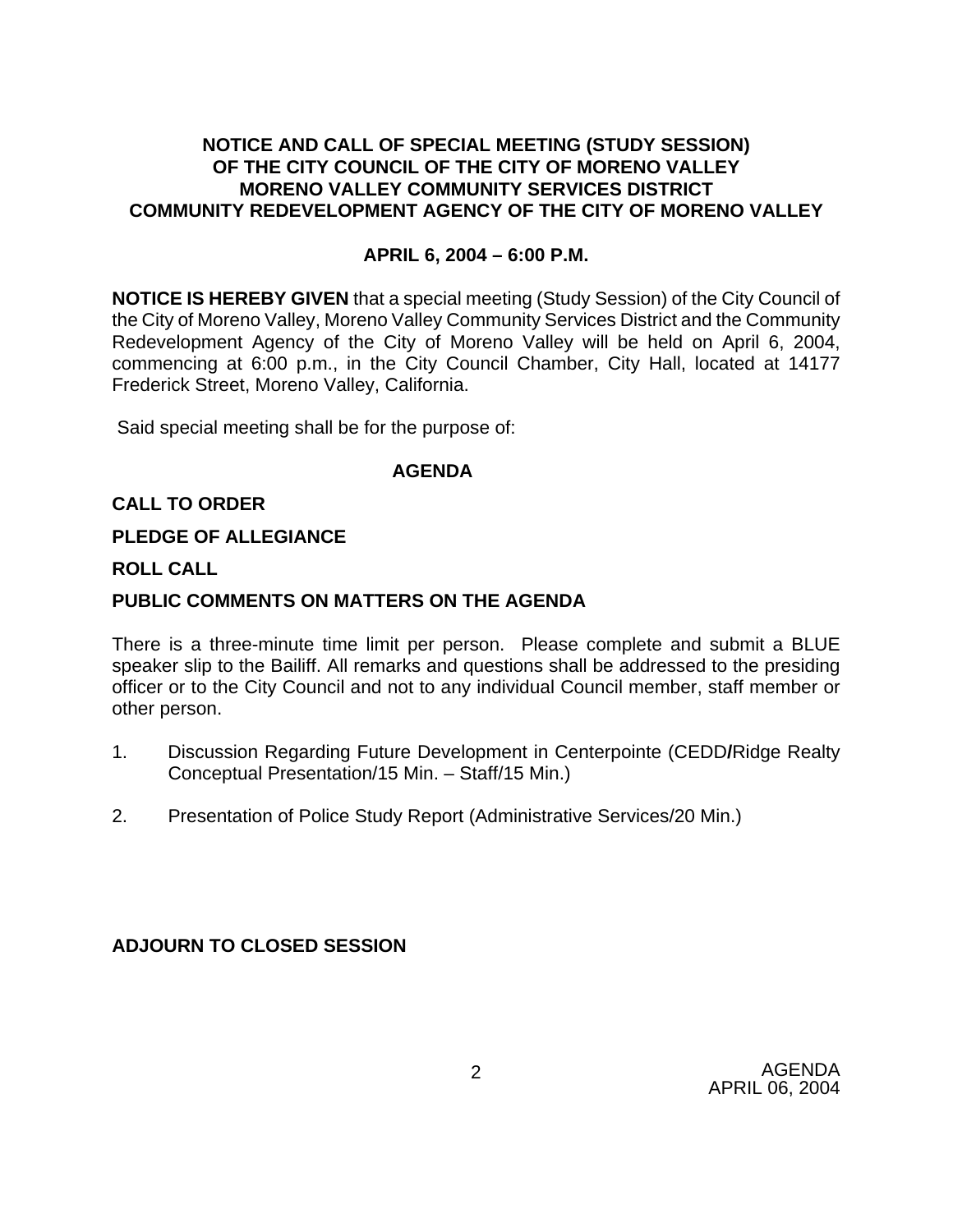# **CLOSED SESSION**

A Closed Session of the City Council of the City of Moreno Valley will be held in the Finance Conference Room, Second floor, City Hall. The City Council will meet in Closed Session to confer with its legal counsel regarding the following matter(s) and any additional matter(s) publicly and orally announced by the City Attorney in the Council Chamber at the time of convening the Closed Session. The Closed Session will be held pursuant to Government Code:

# **PUBLIC COMMENTS ON MATTERS ON THE CLOSED SESSION AGENDA UNDER THE JURISDICTION OF THE CITY COUNCIL**

There is a three-minute time limit per person. Please complete and submit a BLUE speaker slip to the City Clerk. All remarks and questions shall be addressed to the presiding officer or to the City Council and not to any individual Council member, staff member or other person.

The Closed Session will be held pursuant to Government Code:

1) SECTION 54956.8 - CONFERENCE WITH REAL PROPERTY NEGOTIATOR

| a) | Property:                                           | APNS 481-140-004 & 481-140-024<br>North side of Webster Avenue between Heacock<br><b>Street and Indian Street</b> |
|----|-----------------------------------------------------|-------------------------------------------------------------------------------------------------------------------|
|    | <b>Apparent Owner:</b><br><b>Agency Negotiator:</b> | <b>Winfred Banta Trust</b><br>John Strickler                                                                      |
| b) | Property:                                           | APN 481-140-025<br>North side of Webster Avenue between Heacock<br><b>Street and Indian Street</b>                |
|    | <b>Apparent Owner:</b><br><b>Agency Negotiator:</b> | <b>Gelbert Gerakos</b><br>John Strickler                                                                          |
|    | <b>Owners Negotiator:</b>                           | Eleanor Shorter/RE/MAX Results Realty                                                                             |
| C) | Property:<br><b>City Negotiator:</b>                | APN 297-210-026<br><b>Barry McClellan</b>                                                                         |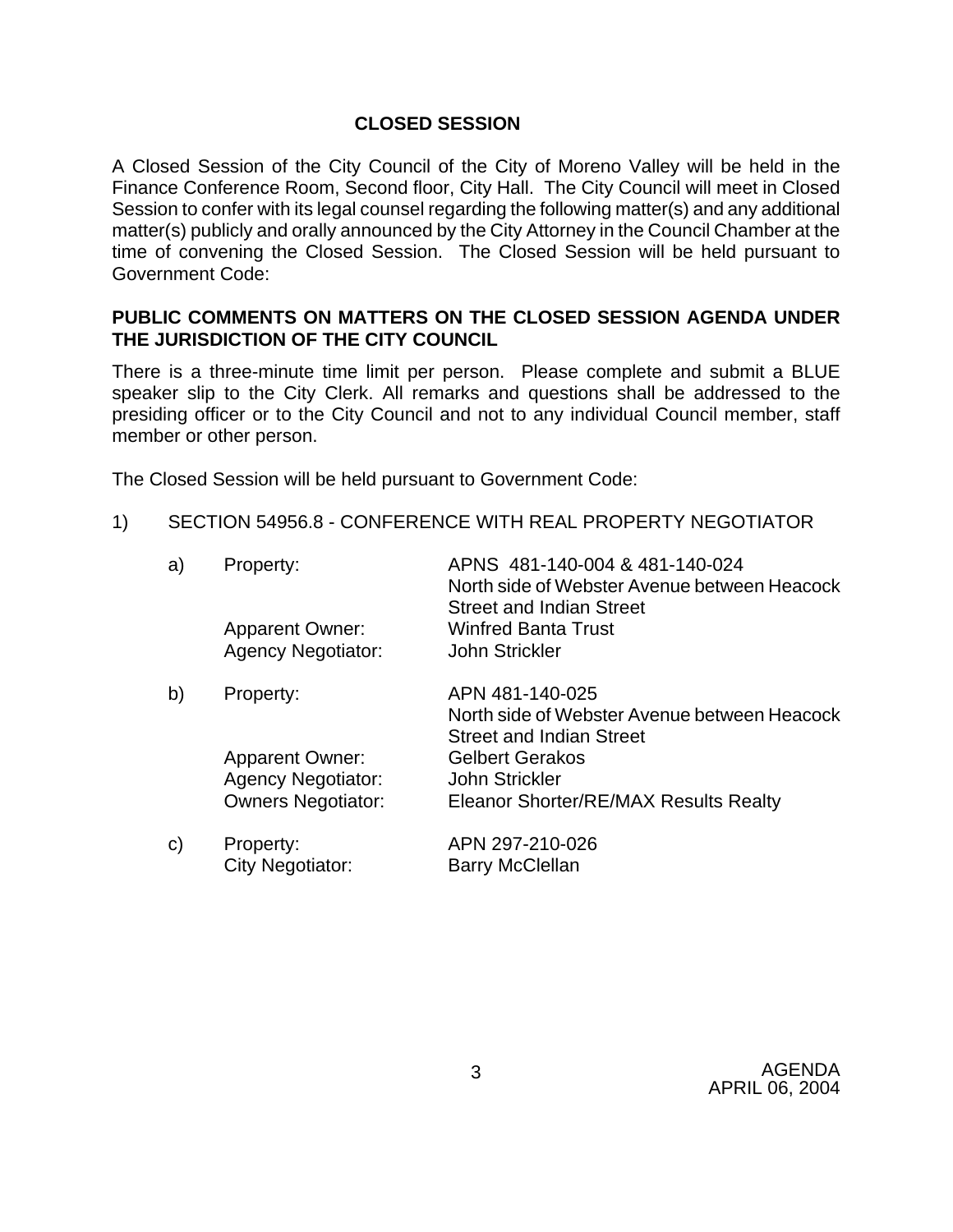d) City Negotiator: Trent Pulliam

- Property:<br>Street Location: Assessor's Parcel No:<br>477-130-024 Auto Mall Drive Auto Mall Drive 477-130-037 Auto Mall Drive 477-130-040 Eucalyptus Ave./Auto Mall Drive 477-120-001 Nason & Cottonwood 477-220-070 Nason & Alessandro 477-220-038 Frederick & Cactus 297-170-010 Frederick & Cactus 297-170-015 Frederick & Cactus 297-170-027 Moreno Beach Drive/St. Route 60477-130-012 Moreno Beach Drive 477-130-045
- 2) SECTION 54956.9(a) CONFERENCE WITH LEGAL COUNSEL EXISTING **LITIGATION**

| a) | Case:                        | Leaders in Community Alternatives, Inc. v. City of Moreno<br>Valley, et al.                                                                                             |
|----|------------------------------|-------------------------------------------------------------------------------------------------------------------------------------------------------------------------|
|    | Court:                       | United States District Court, Central District of California<br>Case No.: EDCV-02-1207 VAP SGLx                                                                         |
| b) | Case:<br>Court:<br>Case No.: | ADAD LLC v. City of Moreno Valley, et al.<br><b>Riverside Superior Court</b><br><b>RIC 374644</b>                                                                       |
| C) | Case:<br>Court:<br>Case No.: | W. B. Walton v. City of Moreno Valley, et al.<br><b>Riverside Superior Court</b><br><b>RIC 377795</b>                                                                   |
| d) | Case:<br>Court:<br>Case No.: | Sierra Lathing, Inc. v. City of Moreno Valley, et al.<br><b>Riverside Superior Court</b><br>RIC 281662                                                                  |
| e) | Case:                        | Angel Mendoza, by and through his guardian ad litem, Eulalia<br>Mendoza v. City of Moreno Valley and Moreno Valley Animal<br>Services, and Does 1 through 50, Inclusive |
|    | Court:<br>Case No.:          | <b>Riverside Superior Court</b><br><b>RIC 396599</b>                                                                                                                    |

AGENDA APRIL 06, 2004